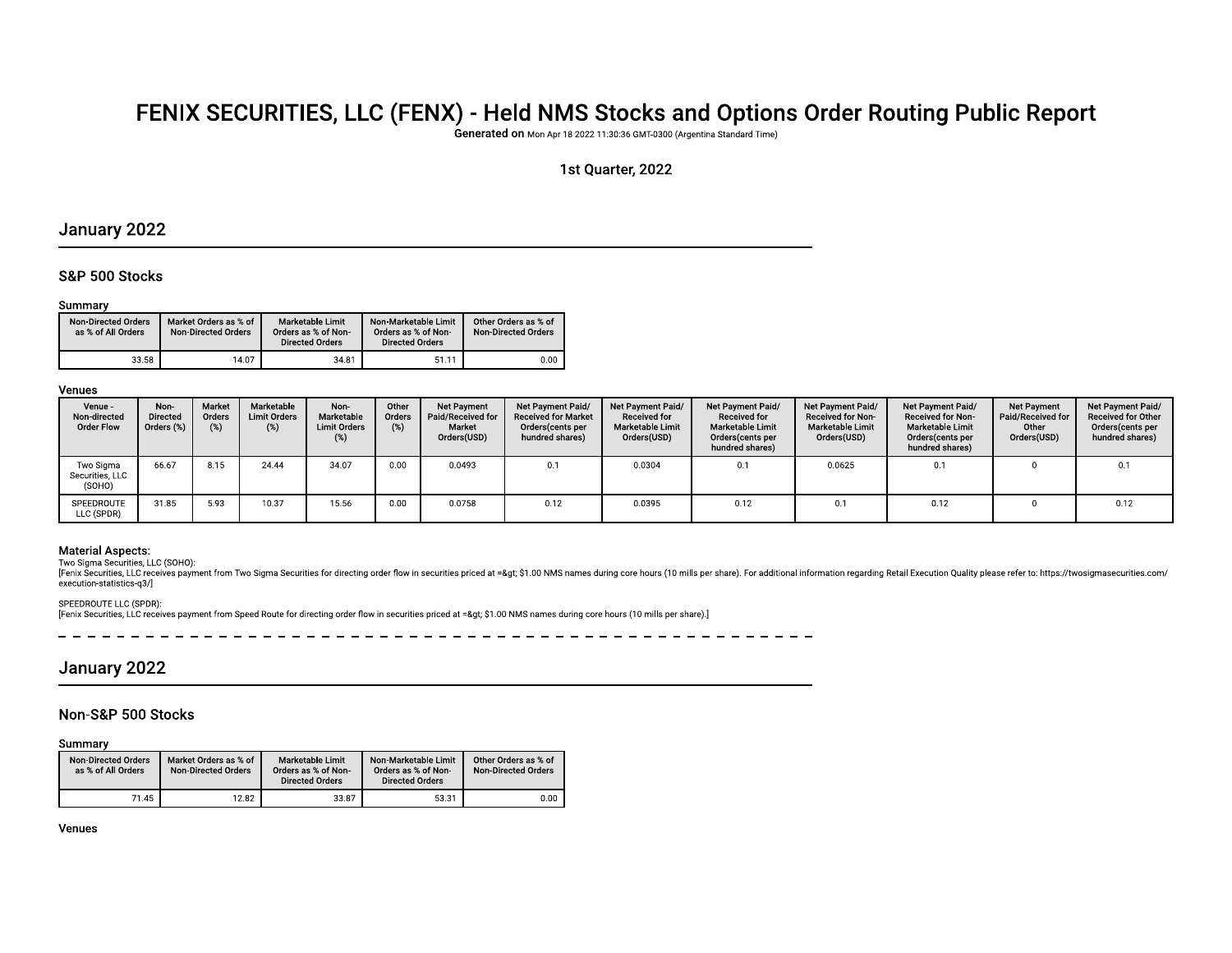| Venue -<br>Non-directed<br><b>Order Flow</b>                                                                         | Non-<br>Directed<br>Orders (%) | Market<br>Orders<br>(%)                             | Marketable<br><b>Limit Orders</b><br>(%) | Non-<br>Marketable<br><b>Limit Orders</b><br>$(\%)$               | Other<br>Orders<br>(%)                                                | <b>Net Payment</b><br>Paid/Received for<br>Market<br>Orders(USD) | Net Payment Paid/<br><b>Received for Market</b><br>Orders(cents per<br>hundred shares)                                                                                                                                                                                                                                                                                                                   | Net Payment Paid/<br><b>Received for</b><br>Marketable Limit<br>Orders(USD) | Net Payment Paid,<br><b>Received for</b><br><b>Marketable Limit</b><br>Orders(cents per<br>hundred shares) | Net Payment Paid/<br>Received for Non-<br>Marketable Limit<br>Orders(USD) | Net Payment Paid/<br>Received for Non-<br><b>Marketable Limit</b><br>Orders(cents per<br>hundred shares) | <b>Net Payment</b><br>Paid/Received for<br>Other<br>Orders(USD) | Net Payment Paid/<br><b>Received for Other</b><br>Orders(cents per<br>hundred shares) |
|----------------------------------------------------------------------------------------------------------------------|--------------------------------|-----------------------------------------------------|------------------------------------------|-------------------------------------------------------------------|-----------------------------------------------------------------------|------------------------------------------------------------------|----------------------------------------------------------------------------------------------------------------------------------------------------------------------------------------------------------------------------------------------------------------------------------------------------------------------------------------------------------------------------------------------------------|-----------------------------------------------------------------------------|------------------------------------------------------------------------------------------------------------|---------------------------------------------------------------------------|----------------------------------------------------------------------------------------------------------|-----------------------------------------------------------------|---------------------------------------------------------------------------------------|
| Two Sigma<br>Securities, LLC<br>(SOHO)                                                                               | 50.75                          | 4.06                                                | 16.99                                    | 29.70                                                             | 0.00                                                                  | 0.2791                                                           | 0.1                                                                                                                                                                                                                                                                                                                                                                                                      | 0.2168                                                                      | 0.1                                                                                                        | 0.27                                                                      | 0.1                                                                                                      | $\Omega$                                                        | 0.1                                                                                   |
| SPEEDROUTE<br>LLC (SPDR)                                                                                             | 40.92                          | 5.45                                                | 15.92                                    | 19.55                                                             | 0.00                                                                  | 0.5644                                                           | 0.12                                                                                                                                                                                                                                                                                                                                                                                                     | 0.4347                                                                      | 0.12                                                                                                       | 0.6038                                                                    | 0.12                                                                                                     | $\mathbf{0}$                                                    | 0.12                                                                                  |
| <b>Material Aspects:</b><br>Two Sigma Securities, LLC (SOHO):<br>execution-statistics-q3/]<br>SPEEDROUTE LLC (SPDR): |                                |                                                     |                                          |                                                                   |                                                                       |                                                                  | [Fenix Securities, LLC receives payment from Two Sigma Securities for directing order flow in securities priced at =&qt \$1.00 NMS names during core hours (10 mills per share). For additional information regarding Retail E<br>[Fenix Securities, LLC receives payment from Speed Route for directing order flow in securities priced at => \$1.00 NMS names during core hours (10 mills per share).] |                                                                             |                                                                                                            |                                                                           |                                                                                                          |                                                                 |                                                                                       |
| January 2022<br><b>Options</b>                                                                                       |                                |                                                     |                                          |                                                                   |                                                                       |                                                                  |                                                                                                                                                                                                                                                                                                                                                                                                          |                                                                             |                                                                                                            |                                                                           |                                                                                                          |                                                                 |                                                                                       |
| Summary                                                                                                              |                                |                                                     |                                          |                                                                   |                                                                       |                                                                  |                                                                                                                                                                                                                                                                                                                                                                                                          |                                                                             |                                                                                                            |                                                                           |                                                                                                          |                                                                 |                                                                                       |
| Non-Directed Orders<br>as % of All Orders                                                                            |                                | Market Orders as % of<br><b>Non-Directed Orders</b> |                                          | Marketable Limit<br>Orders as % of Non-<br><b>Directed Orders</b> | Non-Marketable Limit<br>Orders as % of Non-<br><b>Directed Orders</b> |                                                                  | Other Orders as % of<br><b>Non-Directed Orders</b>                                                                                                                                                                                                                                                                                                                                                       |                                                                             |                                                                                                            |                                                                           |                                                                                                          |                                                                 |                                                                                       |

| [Fenix Securities, LLC receives payment from Speed Route for directing order flow in securities priced at =&qt \$1.00 NMS names during core hours (10)<br>Market Orders as % of<br>Marketable Limit<br>Non-Marketable Limit<br>Other Orders as % of<br><b>Non-Directed Orders</b><br>Orders as % of Non-<br>Orders as % of Non-<br><b>Non-Directed Orders</b><br><b>Directed Orders</b><br><b>Directed Orders</b><br>18.39<br>35.63<br>45.98<br>0.00 | <b>Non-Directed Orders</b><br>as % of All Orders                                                                                                                                                                                                  | 41.63 |  |  |  |  |  |
|------------------------------------------------------------------------------------------------------------------------------------------------------------------------------------------------------------------------------------------------------------------------------------------------------------------------------------------------------------------------------------------------------------------------------------------------------|---------------------------------------------------------------------------------------------------------------------------------------------------------------------------------------------------------------------------------------------------|-------|--|--|--|--|--|
|                                                                                                                                                                                                                                                                                                                                                                                                                                                      |                                                                                                                                                                                                                                                   |       |  |  |  |  |  |
|                                                                                                                                                                                                                                                                                                                                                                                                                                                      |                                                                                                                                                                                                                                                   |       |  |  |  |  |  |
|                                                                                                                                                                                                                                                                                                                                                                                                                                                      | <b>Options</b><br>Summary                                                                                                                                                                                                                         |       |  |  |  |  |  |
|                                                                                                                                                                                                                                                                                                                                                                                                                                                      | SPEEDROUTE LLC (SPDR):<br>January 2022                                                                                                                                                                                                            |       |  |  |  |  |  |
|                                                                                                                                                                                                                                                                                                                                                                                                                                                      | <b>Material Aspects:</b><br>Two Sigma Securities, LLC (SOHO):<br>[Fenix Securities, LLC receives payment from Two Sigma Securities for directing order flow in securities priced at =&qt \$1.00 NMS names during core<br>execution-statistics-g3/ |       |  |  |  |  |  |

| 41.63<br>45.98<br>0.00<br>18.39<br>35.63<br>Marketable<br>Net Payment Paid/<br>Net Payment Paid/<br>Venue -<br>Non-<br>Market<br>Other<br>Net Payment<br>Net Payment Paid/<br>Net Payment Paid/<br>Net Payment Paid/<br>Net Payment<br>Non-<br>Orders<br><b>Limit Orders</b><br>Marketable<br>Paid/Received for<br><b>Received for Market</b><br><b>Received for</b><br><b>Received for</b><br>Received for Non-<br>Paid/Received for<br>Non-directed<br><b>Directed</b><br>Orders<br>Received for Non-<br>(%)<br>Orders (%)<br>$(\%)$<br><b>Limit Orders</b><br>Marketable Limit<br>Marketable Limit<br>Marketable Limit<br>Marketable Limit<br>Other<br>Orders(cents per<br><b>Order Flow</b><br>(%)<br>Market<br>Orders(cents per<br>hundred shares)<br>hundred shares)<br>Orders(USD)<br>Orders(USD)<br>Orders(USD)<br>Orders(cents per<br>Orders(USD)<br>Orders(cents per<br>$(\%)$<br>hundred shares)<br>hundred shares)<br>98.85<br>18.39<br>44.83<br>0.00<br>10<br>10<br>VOLANT<br>35.63<br>0.19<br>0.839<br>10 <sub>1</sub><br>0.39<br>10 <sub>1</sub><br>$\mathbf{0}$<br>EXECUTION,<br>LLC (CMSP) | Net Payment Paid/<br><b>Received for Other</b> | Non-Directed Orders<br>as % of All Orders | Market Orders as % of<br><b>Non-Directed Orders</b> | Marketable Limit<br>Orders as % of Non-<br><b>Directed Orders</b> | Non-Marketable Limit<br>Orders as % of Non-<br><b>Directed Orders</b> | Other Orders as % of<br><b>Non-Directed Orders</b> |  |  |  |
|-------------------------------------------------------------------------------------------------------------------------------------------------------------------------------------------------------------------------------------------------------------------------------------------------------------------------------------------------------------------------------------------------------------------------------------------------------------------------------------------------------------------------------------------------------------------------------------------------------------------------------------------------------------------------------------------------------------------------------------------------------------------------------------------------------------------------------------------------------------------------------------------------------------------------------------------------------------------------------------------------------------------------------------------------------------------------------------------------------------|------------------------------------------------|-------------------------------------------|-----------------------------------------------------|-------------------------------------------------------------------|-----------------------------------------------------------------------|----------------------------------------------------|--|--|--|
| Venues<br><b>Material Aspects:</b><br>VOLANT EXECUTION, LLC (CMSP):<br>[FS, LLC receives payment from CMSP for directing order flow of listed Options to them. For more information about routing details please go to http://reports.volantexecution.com/Disclosures.pdf (no non-directed orders for<br>February 2022<br>S&P 500 Stocks<br>Summary                                                                                                                                                                                                                                                                                                                                                                                                                                                                                                                                                                                                                                                                                                                                                         |                                                |                                           |                                                     |                                                                   |                                                                       |                                                    |  |  |  |
|                                                                                                                                                                                                                                                                                                                                                                                                                                                                                                                                                                                                                                                                                                                                                                                                                                                                                                                                                                                                                                                                                                             |                                                |                                           |                                                     |                                                                   |                                                                       |                                                    |  |  |  |
|                                                                                                                                                                                                                                                                                                                                                                                                                                                                                                                                                                                                                                                                                                                                                                                                                                                                                                                                                                                                                                                                                                             |                                                |                                           |                                                     |                                                                   |                                                                       |                                                    |  |  |  |
|                                                                                                                                                                                                                                                                                                                                                                                                                                                                                                                                                                                                                                                                                                                                                                                                                                                                                                                                                                                                                                                                                                             |                                                |                                           |                                                     |                                                                   |                                                                       |                                                    |  |  |  |
|                                                                                                                                                                                                                                                                                                                                                                                                                                                                                                                                                                                                                                                                                                                                                                                                                                                                                                                                                                                                                                                                                                             |                                                |                                           |                                                     |                                                                   |                                                                       |                                                    |  |  |  |
|                                                                                                                                                                                                                                                                                                                                                                                                                                                                                                                                                                                                                                                                                                                                                                                                                                                                                                                                                                                                                                                                                                             |                                                |                                           |                                                     |                                                                   |                                                                       |                                                    |  |  |  |

# February 2022<br>S&P 500 Stocks<br><sub>Summary</sub>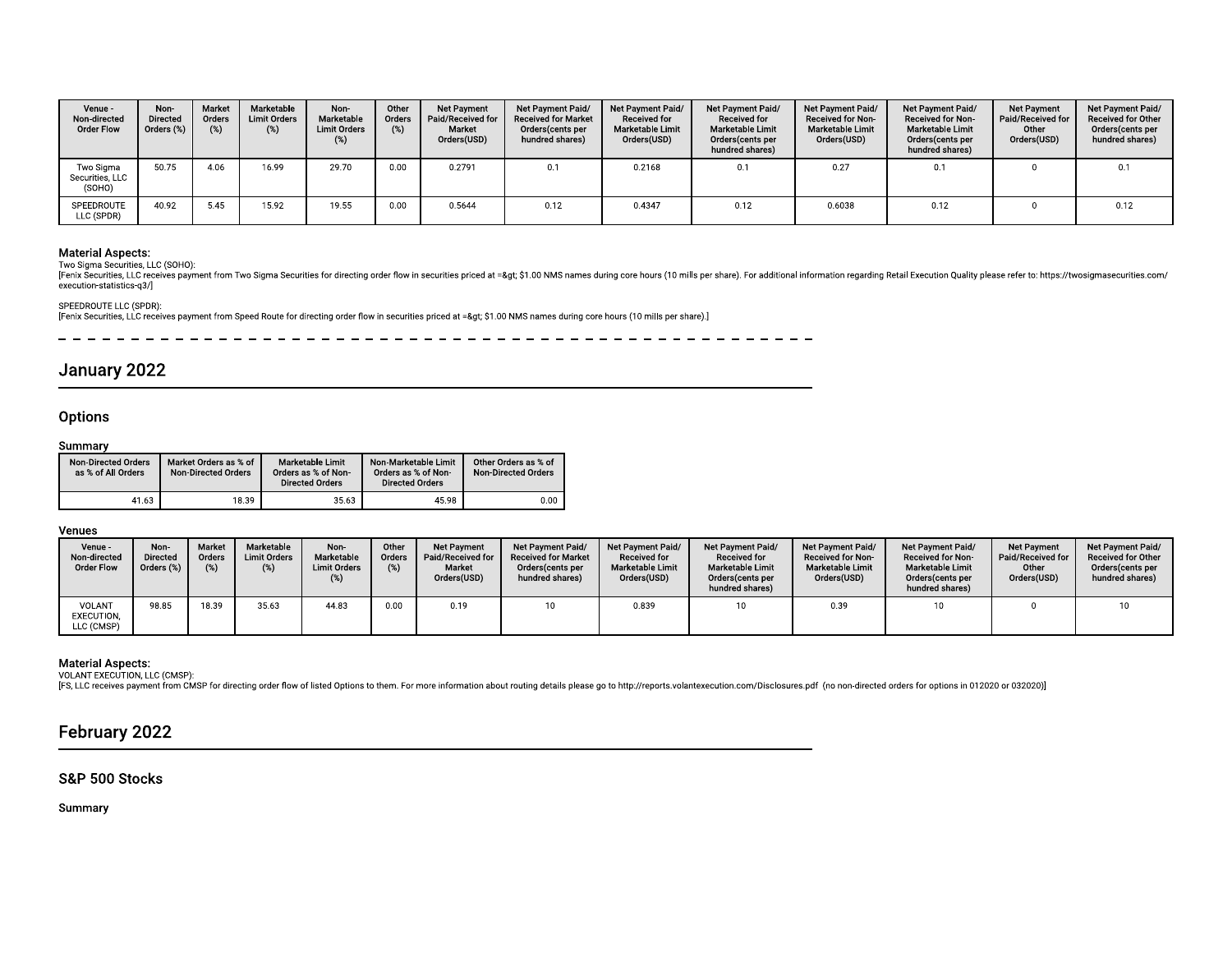| <b>Non-Directed Orders</b><br>as % of All Orders |                            | Market Orders as % of |       | <b>Marketable Limit</b><br>Orders as % of Non- | Non-Marketable Limit<br>Orders as % of Non- |       | Other Orders as % of<br><b>Non-Directed Orders</b> |  |
|--------------------------------------------------|----------------------------|-----------------------|-------|------------------------------------------------|---------------------------------------------|-------|----------------------------------------------------|--|
|                                                  | <b>Non-Directed Orders</b> |                       |       | <b>Directed Orders</b>                         | <b>Directed Orders</b>                      |       |                                                    |  |
| 33.27                                            |                            |                       | 42.17 | 15.66                                          |                                             | 42.17 | 0.00                                               |  |

| <b>Non-Directed Orders</b><br>as % of All Orders                                                                                                 |                                       | Market Orders as % of<br><b>Non-Directed Orders</b> |                                          | <b>Marketable Limit</b><br>Orders as % of Non-<br><b>Directed Orders</b> | Non-Marketable Limit<br>Orders as % of Non-<br><b>Directed Orders</b> |                                                                  | Other Orders as % of<br><b>Non-Directed Orders</b>                                                                                                                                                                                                                                                                                                                                                               |                                                                             |                                                                                                            |                                                                                  |                                                                                                          |                                                          |                                                                                       |
|--------------------------------------------------------------------------------------------------------------------------------------------------|---------------------------------------|-----------------------------------------------------|------------------------------------------|--------------------------------------------------------------------------|-----------------------------------------------------------------------|------------------------------------------------------------------|------------------------------------------------------------------------------------------------------------------------------------------------------------------------------------------------------------------------------------------------------------------------------------------------------------------------------------------------------------------------------------------------------------------|-----------------------------------------------------------------------------|------------------------------------------------------------------------------------------------------------|----------------------------------------------------------------------------------|----------------------------------------------------------------------------------------------------------|----------------------------------------------------------|---------------------------------------------------------------------------------------|
|                                                                                                                                                  | 33.27                                 | 42.17                                               |                                          | 15.66                                                                    |                                                                       | 42.17                                                            | 0.00                                                                                                                                                                                                                                                                                                                                                                                                             |                                                                             |                                                                                                            |                                                                                  |                                                                                                          |                                                          |                                                                                       |
| Venues                                                                                                                                           |                                       |                                                     |                                          |                                                                          |                                                                       |                                                                  |                                                                                                                                                                                                                                                                                                                                                                                                                  |                                                                             |                                                                                                            |                                                                                  |                                                                                                          |                                                          |                                                                                       |
| Venue -<br>Non-directed<br><b>Order Flow</b>                                                                                                     | Non-<br><b>Directed</b><br>Orders (%) | Market<br>Orders<br>(%)                             | Marketable<br><b>Limit Orders</b><br>(%) | Non-<br>Marketable<br><b>Limit Orders</b><br>(%)                         | Other<br>Orders<br>(%)                                                | <b>Net Payment</b><br>Paid/Received for<br>Market<br>Orders(USD) | Net Payment Paid/<br><b>Received for Market</b><br>Orders(cents per<br>hundred shares)                                                                                                                                                                                                                                                                                                                           | Net Payment Paid/<br><b>Received for</b><br>Marketable Limit<br>Orders(USD) | Net Payment Paid/<br><b>Received for</b><br><b>Marketable Limit</b><br>Orders(cents per<br>hundred shares) | Net Payment Paid/<br>Received for Non-<br><b>Marketable Limit</b><br>Orders(USD) | Net Payment Paid/<br>Received for Non-<br><b>Marketable Limit</b><br>Orders(cents per<br>hundred shares) | Net Payment<br>Paid/Received for<br>Other<br>Orders(USD) | Net Payment Paid/<br><b>Received for Other</b><br>Orders(cents per<br>hundred shares) |
| Two Sigma<br>Securities, LLC<br>(SOHO)                                                                                                           | 50.60                                 | 21.69                                               | 5.42                                     | 23.49                                                                    | 0.00                                                                  | 0.0355                                                           | 0.1                                                                                                                                                                                                                                                                                                                                                                                                              | 0.0071                                                                      | 0.1                                                                                                        | 0.0445                                                                           | 0.1                                                                                                      | $\Omega$                                                 | 0.1                                                                                   |
|                                                                                                                                                  |                                       |                                                     |                                          |                                                                          |                                                                       |                                                                  |                                                                                                                                                                                                                                                                                                                                                                                                                  |                                                                             |                                                                                                            |                                                                                  |                                                                                                          |                                                          | 0.12                                                                                  |
| SPEEDROUTE<br>LLC (SPDR)<br><b>Material Aspects:</b><br>Two Sigma Securities, LLC (SOHO):<br>execution-statistics-q3/]<br>SPEEDROUTE LLC (SPDR): | 48.80                                 | 20.48                                               | 9.64                                     | 18.67                                                                    | 0.00                                                                  | 0.0658                                                           | 0.12<br>[Fenix Securities, LLC receives payment from Two Sigma Securities for directing order flow in securities priced at => \$1.00 NMS names during core hours (10 mills per share). For additional information regarding Retail E<br>[Fenix Securities, LLC receives payment from Speed Route for directing order flow in securities priced at =&qt \$1.00 NMS names during core hours (10 mills per share).] | 0.0228                                                                      | 0.12                                                                                                       | 0.0491                                                                           | 0.12                                                                                                     | $\overline{0}$                                           |                                                                                       |
| February 2022                                                                                                                                    |                                       |                                                     |                                          |                                                                          |                                                                       |                                                                  |                                                                                                                                                                                                                                                                                                                                                                                                                  |                                                                             |                                                                                                            |                                                                                  |                                                                                                          |                                                          |                                                                                       |
| Non-S&P 500 Stocks<br>Summary                                                                                                                    |                                       |                                                     |                                          |                                                                          |                                                                       |                                                                  |                                                                                                                                                                                                                                                                                                                                                                                                                  |                                                                             |                                                                                                            |                                                                                  |                                                                                                          |                                                          |                                                                                       |

| <b>Material Aspects:</b><br>Two Sigma Securities, LLC (SOHO):<br>[Fenix Securities, LLC receives payment from Two Sigma Securities for directing order flow in securities priced at =&qt \$1.00 NMS names during core |       |                       |                            |       |                                                                   |                                                                       |       |                                                    |  |
|-----------------------------------------------------------------------------------------------------------------------------------------------------------------------------------------------------------------------|-------|-----------------------|----------------------------|-------|-------------------------------------------------------------------|-----------------------------------------------------------------------|-------|----------------------------------------------------|--|
| execution-statistics-q3/                                                                                                                                                                                              |       |                       |                            |       |                                                                   |                                                                       |       |                                                    |  |
| SPEEDROUTE LLC (SPDR):<br>[Fenix Securities, LLC receives payment from Speed Route for directing order flow in securities priced at =&qt \$1.00 NMS names during core hours (10                                       |       |                       |                            |       |                                                                   |                                                                       |       |                                                    |  |
|                                                                                                                                                                                                                       |       |                       |                            |       |                                                                   |                                                                       |       |                                                    |  |
|                                                                                                                                                                                                                       |       |                       |                            |       |                                                                   |                                                                       |       |                                                    |  |
| February 2022                                                                                                                                                                                                         |       |                       |                            |       |                                                                   |                                                                       |       |                                                    |  |
| Non-S&P 500 Stocks<br>Summary                                                                                                                                                                                         |       |                       |                            |       |                                                                   |                                                                       |       |                                                    |  |
| <b>Non-Directed Orders</b><br>as % of All Orders                                                                                                                                                                      |       | Market Orders as % of |                            |       |                                                                   |                                                                       |       |                                                    |  |
|                                                                                                                                                                                                                       |       |                       | <b>Non-Directed Orders</b> |       | Marketable Limit<br>Orders as % of Non-<br><b>Directed Orders</b> | Non-Marketable Limit<br>Orders as % of Non-<br><b>Directed Orders</b> |       | Other Orders as % of<br><b>Non-Directed Orders</b> |  |
|                                                                                                                                                                                                                       | 64.49 |                       |                            | 12.58 | 14.88                                                             |                                                                       | 72.53 | 0.00                                               |  |
| Venues                                                                                                                                                                                                                |       |                       |                            |       |                                                                   |                                                                       |       |                                                    |  |

| 64.49                                                                                                                                                                                                                                                                                                                       |            |                         |                                          | <b>Directed Orders</b>                           | <b>Directed Orders</b> | Orders as % of Non-                                              | <b>Non-Directed Orders</b> |                                                                                        |                                                                             |                                                                                                            |                                                                           |                                                                                                          |                                                                 |                                                                                       |
|-----------------------------------------------------------------------------------------------------------------------------------------------------------------------------------------------------------------------------------------------------------------------------------------------------------------------------|------------|-------------------------|------------------------------------------|--------------------------------------------------|------------------------|------------------------------------------------------------------|----------------------------|----------------------------------------------------------------------------------------|-----------------------------------------------------------------------------|------------------------------------------------------------------------------------------------------------|---------------------------------------------------------------------------|----------------------------------------------------------------------------------------------------------|-----------------------------------------------------------------|---------------------------------------------------------------------------------------|
|                                                                                                                                                                                                                                                                                                                             |            | 12.58                   |                                          | 14.88                                            |                        | 72.53                                                            |                            | 0.00                                                                                   |                                                                             |                                                                                                            |                                                                           |                                                                                                          |                                                                 |                                                                                       |
| <b>Venues</b>                                                                                                                                                                                                                                                                                                               |            |                         |                                          |                                                  |                        |                                                                  |                            |                                                                                        |                                                                             |                                                                                                            |                                                                           |                                                                                                          |                                                                 |                                                                                       |
| Venue -<br>Non-<br>Non-directed<br><b>Directed</b><br><b>Order Flow</b>                                                                                                                                                                                                                                                     | Orders (%) | Market<br>Orders<br>(%) | Marketable<br><b>Limit Orders</b><br>(%) | Non-<br>Marketable<br><b>Limit Orders</b><br>(%) | Other<br>Orders<br>(%) | <b>Net Payment</b><br>Paid/Received for<br>Market<br>Orders(USD) |                            | Net Payment Paid/<br><b>Received for Market</b><br>Orders(cents per<br>hundred shares) | Net Payment Paid/<br><b>Received for</b><br>Marketable Limit<br>Orders(USD) | Net Payment Paid/<br><b>Received for</b><br><b>Marketable Limit</b><br>Orders(cents per<br>hundred shares) | Net Payment Paid/<br>Received for Non-<br>Marketable Limit<br>Orders(USD) | Net Payment Paid/<br>Received for Non-<br><b>Marketable Limit</b><br>Orders(cents per<br>hundred shares) | <b>Net Payment</b><br>Paid/Received for<br>Other<br>Orders(USD) | Net Payment Paid/<br><b>Received for Other</b><br>Orders(cents per<br>hundred shares) |
| 52.77<br>Two Sigma<br>Securities, LLC<br>(SOHO)                                                                                                                                                                                                                                                                             |            | 5.14                    | 4.74                                     | 42.90                                            | 0.00                   | 0.5258                                                           |                            | 0.1                                                                                    | 0.2232                                                                      | 0.1                                                                                                        | 0.4666                                                                    | 0.1                                                                                                      | $\Omega$                                                        | 0.1                                                                                   |
| 42.08<br>SPEEDROUTE<br>LLC (SPDR)                                                                                                                                                                                                                                                                                           |            | 6.36                    | 10.01                                    | 25.71                                            | 0.00                   | 0.4792                                                           |                            | 0.12                                                                                   | 1.4629                                                                      | 0.12                                                                                                       | 0.8317                                                                    | 0.12                                                                                                     | $\Omega$                                                        | 0.12                                                                                  |
| <b>Material Aspects:</b><br>Two Sigma Securities, LLC (SOHO):<br>[Fenix Securities, LLC receives payment from Two Sigma Securities for directing order flow in securities priced at =&qt \$1.00 NMS names during core hours (10 mills per share). For additional information regarding Retail E<br>execution-statistics-q3/ |            |                         |                                          |                                                  |                        |                                                                  |                            |                                                                                        |                                                                             |                                                                                                            |                                                                           |                                                                                                          |                                                                 |                                                                                       |
| SPEEDROUTE LLC (SPDR):<br>[Fenix Securities, LLC receives payment from Speed Route for directing order flow in securities priced at =&qt: \$1.00 NMS names during core hours (10 mills per share).]                                                                                                                         |            |                         |                                          |                                                  |                        |                                                                  |                            |                                                                                        |                                                                             |                                                                                                            |                                                                           |                                                                                                          |                                                                 |                                                                                       |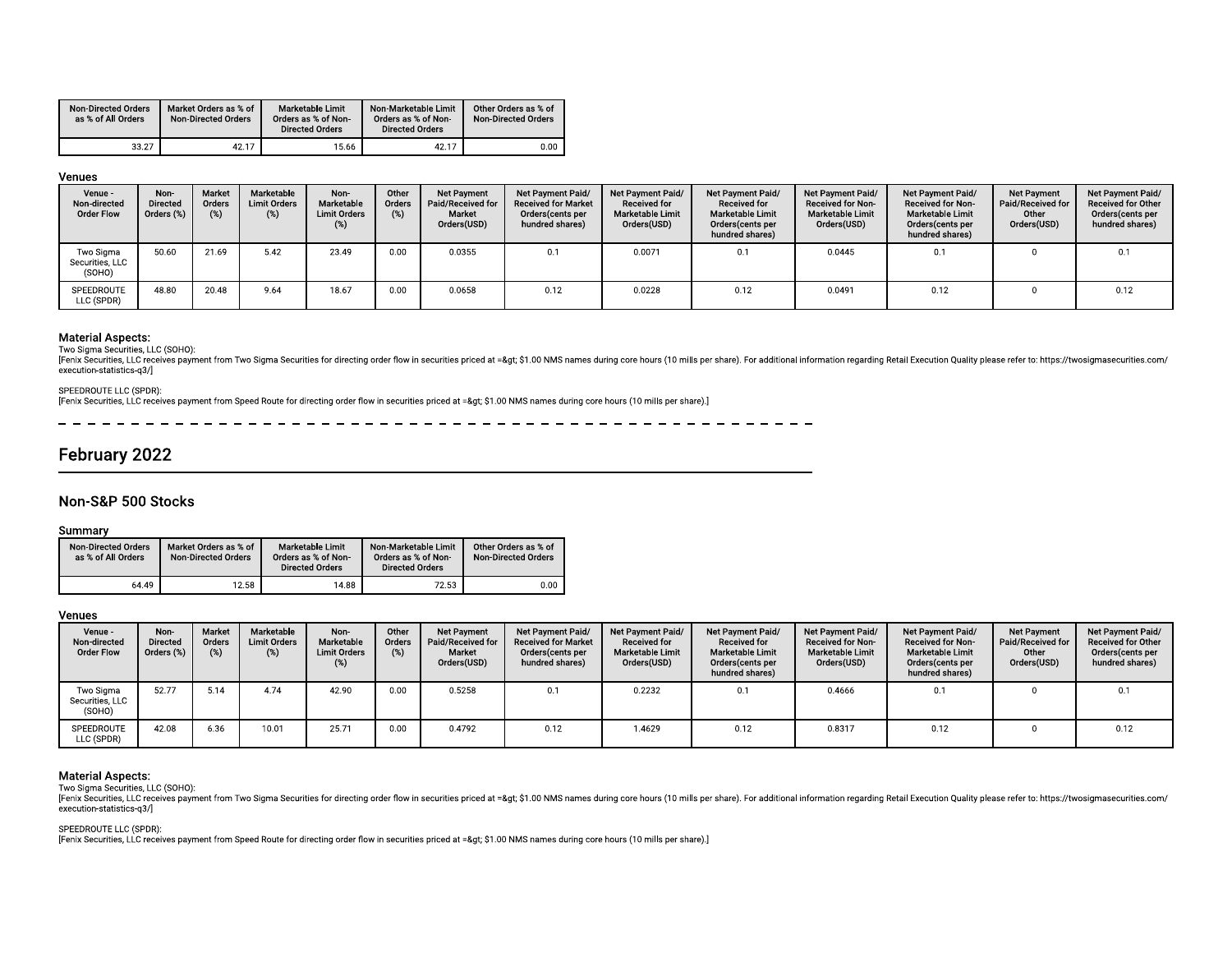## $\overline{\phantom{0}}$  $\frac{1}{2}$

# February 2022

# Options

 $\overline{\phantom{0}}$ 

# Summary

| <b>Non-Directed Orders</b><br>as % of All Orders | Market Orders as % of<br><b>Non-Directed Orders</b> | Marketable Limit<br>Orders as % of Non-<br><b>Directed Orders</b> | Non-Marketable Limit<br>Orders as % of Non-<br><b>Directed Orders</b> | Other Orders as % of<br><b>Non-Directed Orders</b> |
|--------------------------------------------------|-----------------------------------------------------|-------------------------------------------------------------------|-----------------------------------------------------------------------|----------------------------------------------------|
| 35.94                                            | 6.52                                                | 19.57                                                             | 73.91                                                                 | 0.00                                               |

# Venues

| Venue -<br>Non-directed<br><b>Order Flow</b> | Non-<br><b>Directed</b><br>$\gamma$ rders $(\%)$ , | Market<br>Orders<br>(%) | Marketable<br><b>Limit Orders</b><br>(%) | Non-<br>Marketable<br><b>Limit Orders</b> | Other<br>Orders<br>(%) | <b>Net Payment</b><br>Paid/Received for<br>Market<br>Orders(USD) | Net Payment Paid/<br><b>Received for Market</b><br>Orders(cents per<br>hundred shares) | Net Payment Paid/<br><b>Received for</b><br><b>Marketable Limit</b><br>Orders(USD) | <b>Net Payment Paid/</b><br><b>Received for</b><br>Marketable Limit<br>Orders(cents per<br>hundred shares) | Net Payment Paid/<br><b>Received for Non-</b><br><b>Marketable Limit</b><br>Orders(USD) | Net Payment Paid/<br><b>Received for Non-</b><br><b>Marketable Limit</b><br>Orders(cents per<br>hundred shares) | <b>Net Payment</b><br>Paid/Received for<br>Other<br>Orders(USD) | Net Payment Paid/<br><b>Received for Other</b><br>Orders(cents per<br>hundred shares) |
|----------------------------------------------|----------------------------------------------------|-------------------------|------------------------------------------|-------------------------------------------|------------------------|------------------------------------------------------------------|----------------------------------------------------------------------------------------|------------------------------------------------------------------------------------|------------------------------------------------------------------------------------------------------------|-----------------------------------------------------------------------------------------|-----------------------------------------------------------------------------------------------------------------|-----------------------------------------------------------------|---------------------------------------------------------------------------------------|
| VOLANT<br>EXECUTION.<br>LLC (CMSP)           | 100.00                                             | 6.52                    | 19.57                                    | 73.91                                     | 0.00                   | 0.022                                                            |                                                                                        | 0.087                                                                              | 10                                                                                                         | 0.288                                                                                   | 10                                                                                                              |                                                                 |                                                                                       |

Material Aspects:<br>VOLANT EXECUTION, LLC (CMSP):<br>[FS, LLC receives payment from CMSP for directing order flow of listed Options to them. For more information about routing details please go to http://reports.volantexecution

# **March 2022**

# S&P 500 Stocks

# Summary

| <b>Non-Directed Orders</b><br>as % of All Orders | Market Orders as % of<br><b>Non-Directed Orders</b> | Marketable Limit<br>Orders as % of Non-<br><b>Directed Orders</b> | Non-Marketable Limit<br>Orders as % of Non-<br><b>Directed Orders</b> | Other Orders as % of<br><b>Non-Directed Orders</b> |
|--------------------------------------------------|-----------------------------------------------------|-------------------------------------------------------------------|-----------------------------------------------------------------------|----------------------------------------------------|
| 45.64                                            | 20.59                                               | 11.27                                                             | 68.14                                                                 | 0.00                                               |

# Venues

| Venue -<br>Non-directed<br><b>Order Flow</b> | Non-<br>Directed<br>Orders (%) | Market<br>Orders<br>(%) | Marketable<br><b>Limit Orders</b><br>(%) | Non-<br>Marketable<br><b>Limit Orders</b> | Other<br>Orders<br>(%) | <b>Net Payment</b><br>Paid/Received for<br>Market<br>Orders(USD) | Net Payment Paid/<br><b>Received for Market</b><br>Orders (cents per<br>hundred shares) | <b>Net Payment Paid/</b><br><b>Received for</b><br><b>Marketable Limit</b><br>Orders(USD) | <b>Net Payment Paid/</b><br><b>Received for</b><br><b>Marketable Limit</b><br>Orders (cents per<br>hundred shares) | Net Payment Paid/<br><b>Received for Non-</b><br><b>Marketable Limit</b><br>Orders(USD) | <b>Net Payment Paid/</b><br><b>Received for Non-</b><br><b>Marketable Limit</b><br>Orders (cents per<br>hundred shares) | <b>Net Payment</b><br>Paid/Received for<br>Other<br>Orders(USD) | Net Payment Paid/<br><b>Received for Other</b><br>Orders(cents per<br>hundred shares) |
|----------------------------------------------|--------------------------------|-------------------------|------------------------------------------|-------------------------------------------|------------------------|------------------------------------------------------------------|-----------------------------------------------------------------------------------------|-------------------------------------------------------------------------------------------|--------------------------------------------------------------------------------------------------------------------|-----------------------------------------------------------------------------------------|-------------------------------------------------------------------------------------------------------------------------|-----------------------------------------------------------------|---------------------------------------------------------------------------------------|
| SPEEDROUTE<br>LLC (SPDR)                     | 33.33                          | 12.25                   | 7.84                                     | 13.24                                     | 0.00                   | 0.1744                                                           | 0.12                                                                                    | 0.0829                                                                                    | 0.12                                                                                                               | 0.1522                                                                                  | 0.12                                                                                                                    |                                                                 | 0.12                                                                                  |
| Two Sigma<br>Securities, LLC<br>(SOHO)       | 65.20                          | 7.84                    | 3.43                                     | 53.92                                     | 0.00                   | 0.0836                                                           | 0.1                                                                                     | 0.0273                                                                                    | 0.1                                                                                                                | 0.1684                                                                                  |                                                                                                                         |                                                                 | 0.1                                                                                   |

# Material Aspects:<br>SPEEDROUTE LLC (SPDR):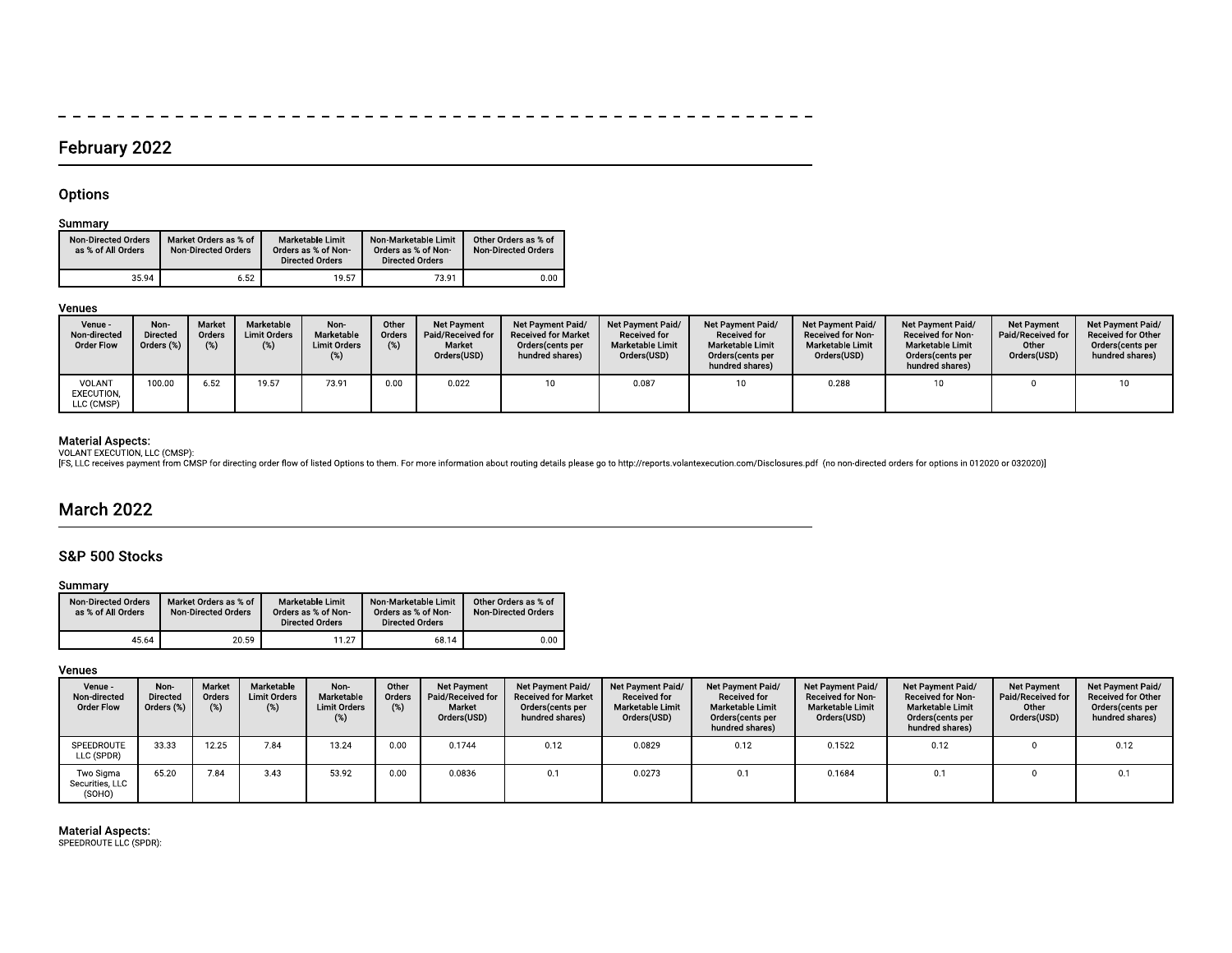-Fenix Securities, LLC receives<br>Two Sigma Securities, LLC (SC<br>Fenix Securities, LLC receives<br>execution-statistics-q3/]<br> $-$  - - - - - - - - -[Fenix Securities, LLC receives pay<br>Two Sigma Securities, LLC (SOHO)<br>[Fenix Securities, LLC receives pay<br>execution-statistics-q3/]<br> $\begin{array}{r} \n- & - - - - - - - - - \\
\hline\n\end{array}$ [Fenix Securities, LLC receives payments]<br>Two Sigma Securities, LLC (SOHO):<br>[Fenix Securities, LLC receives payments]<br>execution-statistics-q3/]<br> $-$  - - - - - - - - - - [Fenix Securities, LLC receives payment from<br>Two Sigma Securities, LLC (SOHO):<br>[Fenix Securities, LLC receives payment from<br>execution-statistics-q3/]<br> $-$  - - - - - - - - - - - - -Fenix Securities, LLC receives payment from Sp<br>
ivo Sigma Securities, LLC (SOHO):<br>
Fenix Securities, LLC receives payment from Tv<br>
securion-statistics q3/]<br>  $-$  - - - - - - - - - - - - - ---As, LLC receives payment from Speed Route for d<br>
2011 - 2012 (SOHO):<br>
2015, LLC receives payment from Two Sigma Securi<br>
2015 - 2014 - 2014 - 2014 - 2014 - 2014 - 2014<br>
2016 ves payment from Speed Route for directing<br>
(SOHO):<br>
ves payment from Two Sigma Securities for c<br>  $- - - - - - - - - - - - -$  - If from Speed Route for directing order flow in set<br> $\frac{1}{2}$  from Two Sigma Securities for directing order<br> $-\frac{1}{2}$  =  $-\frac{1}{2}$  =  $-\frac{1}{2}$  =  $-\frac{1}{2}$  =  $-\frac{1}{2}$  =  $-\frac{1}{2}$  =  $-\frac{1}{2}$  =  $-\frac{1}{2}$  =  $-\frac{1}{2}$  =  $-\frac{1$ Figure 1 and 2 and 3 and 4 and 4 and 4 and 4 and 4 and 4 and 4 and 4 and 4 and 4 and 4 and 4 and 4 and 4 and 4 and 4 and 4 and 4 and 4 and 4 and 4 and 4 and 4 and 4 and 4 and 4 and 4 and 4 and 4 and 4 and 4 and 4 and 4 an - - ting order flow in securities priced at => \$1.0<br>for directing order flow in securities priced at =<br> $\frac{1}{2}$  =  $\frac{1}{2}$  =  $\frac{1}{2}$  =  $\frac{1}{2}$  =  $\frac{1}{2}$  =  $\frac{1}{2}$  =  $\frac{1}{2}$  =  $\frac{1}{2}$  =  $\frac{1}{2}$  =  $\frac{1}{2}$  = - !""#\$- NMS names during core hours (10 mills per sl<br>
gt; \$1.00 NMS names during core hours (10 m<br>  $-$  - - - - - - - - - - -MS names during core hours (10 mills per share).<br>  $\frac{1}{2}$  \$1.00 NMS names during core hours (10 mills per share). ames during core hours (10 mills per share).]<br>  $\frac{1}{2}$ <br>  $\frac{1}{2}$  DO NMS names during core hours (10 mills per share). For<br>  $\frac{1}{2}$   $\frac{1}{2}$   $\frac{1}{2}$   $\frac{1}{2}$   $\frac{1}{2}$   $\frac{1}{2}$   $\frac{1}{2}$   $\frac{1}{2}$   $\frac{1}{2}$   $\frac{1$  % -[Fenix Securities, LLC receives payment from Speed Route for directing order flow in securities priced at => \$1.00 NMS names during core hours (10 mills per share).]<br>Two Sigma Securities, LLC receives payment from Two Fenix Securities, LLC receives payment<br>
Two Sigma Securities, LLC (SOHO):<br>
[Fenix Securities, LLC receives payment<br>
execution-statistics-q3/]<br>
— — — — — — — — — — — — — — — Магсһ 2022 Fenix Securities, LLC receives payment from<br>Two Sigma Securities, LLC (SOHO):<br>[Fenix Securities, LLC receives payment from<br>execution-statistics-q3/]<br> $- - - - - - - - - - -$ <br>**March 2022** 
&+,+(- --  $[{\color{red}Fenix}\,\text{Securities},\,\text{LLC}\,\text{receives payment}\atop \text{Two Sigma Securities},\,\text{LLC}\,\text{(SC0HO)}:\,\,\\[{\color{red}Fenix}\,\text{Securities},\,\text{LLC}\,\text{receives payment}\atop \text{execution-statistics-q3/}$  --- es, LLC receives payment from Speed Route for d<br>curities, LLC (SOHO):<br>ss, LLC receives payment from Two Sigma Securi<br>stics-q3/]<br>— — — — — — — — — — — — — — — — — — 2022 \*- m Speed Route for directing order flow in securitie<br>
m Two Sigma Securities for directing order flow in<br>  $\frac{1}{1 - \frac{1}{1 - \frac{1}{1 - \frac{1}{1 - \frac{1}{1 - \frac{1}{1 - \frac{1}{1 - \frac{1}{1 - \frac{1}{1 - \frac{1}{1 - \frac{1}{1 - \frac{1}{1 - \frac{1}{1 - \frac{1}{1 - \frac{1}{1 - \frac{1}{1 - \frac{$  -Route for directing order flow in securities priced at<br>gma Securities for directing order flow in securities  $\frac{1}{1 - 1} - \frac{1}{1 - 1} - \frac{1}{1 - 1} - \frac{1}{1 - 1} - \frac{1}{1 - 1} - \frac{1}{1 - 1} - \frac{1}{1 - 1}$ - directing order flow in securities priced at => \$1.00 N<br>
itities for directing order flow in securities priced at =&gt<br>  $- - - - - - - - - - - - -$  w in securities priced at => \$1.00 NMS names<br>of order flow in securities priced at =&gt; \$1.00 NM<br> $-$  - - - - - - - - - - - - - securities priced at => \$1.00 NMS names d<br>
der flow in securities priced at =&gt; \$1.00 NMS<br>  $-$  - - - - - - - - - - - - !""#\$- $-8$ gt; \$1.00 NMS names during core hours (10 mills per shandler example of the same of the same of the same of the same of the same of the same of the same of the same of the same of the same of the same of the same of t -% & "''- % -(! ' re). For additional information regarding Retail Execu $- - - -$ dditional information regarding Retail Execut<br>— — — — —<br>— — — — -Formation regarding Retail Execution Quality please<br>-<br>on regarding Retail Execution Quality please refer to: https://tv<br>|-<br>| il Execution Quality please refer to: https://twosi<br>|<br>| ecution Quality please refer to: https://twosigr<br>|-<br>| tution Quality please refer to: https://twosigma<br>-<br>ion Quality please refer to: https://twosigmas<br>|<br>| -%-00- -[Fenix Securities, LLC receives payment from Speed Route for directing order flow in securities priced at =8gt; \$1.00 NMS names during core hours (10 mills per share).]<br>Incolsimal Securities, LLC receives payment from Two Fenix Securities, LLC rec<br>
Two Sigma Securities, LL<br>
Fenix Securities, LLC rec<br>
execution-statistics-q3/<br>
— — — — — — — — — — Мarch 2022

|                                                               | [Fenix Securities, LLC receives payment from Speed Route for directing order flow in securities priced at =&qt \$1.00 NMS names of |                                               |                                               |  |                            |
|---------------------------------------------------------------|------------------------------------------------------------------------------------------------------------------------------------|-----------------------------------------------|-----------------------------------------------|--|----------------------------|
| Two Sigma Securities, LLC (SOHO):<br>execution-statistics-q3/ | [Fenix Securities, LLC receives payment from Two Sigma Securities for directing order flow in securities priced at => \$1.00 NMS   |                                               |                                               |  |                            |
|                                                               |                                                                                                                                    |                                               |                                               |  |                            |
| <b>March 2022</b><br>Non-S&P 500 Stocks                       |                                                                                                                                    |                                               |                                               |  |                            |
| <b>Non-Directed Orders</b>                                    |                                                                                                                                    | <b>Marketable Limit</b>                       | Non-Marketable Limit                          |  | Other Orders as % of       |
| Summary<br>as % of All Orders                                 | Market Orders as % of<br><b>Non-Directed Orders</b>                                                                                | Orders as % of Non-<br><b>Directed Orders</b> | Orders as % of Non-<br><b>Directed Orders</b> |  | <b>Non-Directed Orders</b> |

| Non-S&P 500 Stocks                                          |                                       |                                                     |                                             |                                                                   |                                                                              |                                                                  |                                                                                        |                                                                             |                                                                                                     |                                                                           |                                                                                                          |                                                                 |                                                                                |
|-------------------------------------------------------------|---------------------------------------|-----------------------------------------------------|---------------------------------------------|-------------------------------------------------------------------|------------------------------------------------------------------------------|------------------------------------------------------------------|----------------------------------------------------------------------------------------|-----------------------------------------------------------------------------|-----------------------------------------------------------------------------------------------------|---------------------------------------------------------------------------|----------------------------------------------------------------------------------------------------------|-----------------------------------------------------------------|--------------------------------------------------------------------------------|
| Summary<br><b>Non-Directed Orders</b><br>as % of All Orders |                                       | Market Orders as % of<br><b>Non-Directed Orders</b> |                                             | Marketable Limit<br>Orders as % of Non-<br><b>Directed Orders</b> | <b>Non-Marketable Limit</b><br>Orders as % of Non-<br><b>Directed Orders</b> |                                                                  | Other Orders as % of<br><b>Non-Directed Orders</b>                                     |                                                                             |                                                                                                     |                                                                           |                                                                                                          |                                                                 |                                                                                |
|                                                             | 58.36                                 | 24.43                                               |                                             | 14.89                                                             |                                                                              | 60.68                                                            | 0.00                                                                                   |                                                                             |                                                                                                     |                                                                           |                                                                                                          |                                                                 |                                                                                |
| Venues                                                      |                                       |                                                     |                                             |                                                                   |                                                                              |                                                                  |                                                                                        |                                                                             |                                                                                                     |                                                                           |                                                                                                          |                                                                 |                                                                                |
| Venue -<br>Non-directed<br><b>Order Flow</b>                | Non-<br><b>Directed</b><br>Orders (%) | Market<br>Orders<br>(%)                             | Marketable<br><b>Limit Orders</b><br>$(\%)$ | Non-<br>Marketable<br><b>Limit Orders</b><br>(%)                  | Other<br>Orders<br>(%)                                                       | <b>Net Payment</b><br>Paid/Received for<br>Market<br>Orders(USD) | Net Payment Paid/<br><b>Received for Market</b><br>Orders(cents per<br>hundred shares) | Net Payment Paid/<br><b>Received for</b><br>Marketable Limit<br>Orders(USD) | Net Payment Paid,<br><b>Received for</b><br>Marketable Limit<br>Orders(cents per<br>hundred shares) | Net Payment Paid/<br>Received for Non-<br>Marketable Limit<br>Orders(USD) | Net Payment Paid/<br>Received for Non-<br><b>Marketable Limit</b><br>Orders(cents per<br>hundred shares) | <b>Net Payment</b><br>Paid/Received for<br>Other<br>Orders(USD) | Net Payment Paid/<br>Received for Other<br>Orders(cents per<br>hundred shares) |
| Two Sigma<br>Securities, LLC<br>(SOHO)                      | 46.12                                 | 10.36                                               | 6.47                                        | 29.29                                                             | 0.00                                                                         | 1.6365                                                           | 0.1                                                                                    | 0.325                                                                       | 0.1                                                                                                 | 0.5738                                                                    | 0.1                                                                                                      | $\Omega$                                                        | 0.1                                                                            |
| SPEEDROUTE<br>LLC (SPDR)                                    | 44.34                                 | 11.49                                               | 8.25                                        | 24.60                                                             | 0.00                                                                         | 0.9991                                                           | 0.12                                                                                   | 0.4491                                                                      | 0.12                                                                                                | 0.9675                                                                    | 0.12                                                                                                     | $\overline{0}$                                                  | 0.12                                                                           |

|                                                                                                                                           | 44.34<br>11.49                                                                                                                                                                                                                                                                                                                                                          | 8.25<br>24.60                                                     | 0.00                                                                  | 0.9991 | 0.12                                               | 0.4491 | 0.12 |
|-------------------------------------------------------------------------------------------------------------------------------------------|-------------------------------------------------------------------------------------------------------------------------------------------------------------------------------------------------------------------------------------------------------------------------------------------------------------------------------------------------------------------------|-------------------------------------------------------------------|-----------------------------------------------------------------------|--------|----------------------------------------------------|--------|------|
| <b>Material Aspects:</b><br>Two Sigma Securities, LLC (SOHO):<br>execution-statistics-q3/]<br>SPEEDROUTE LLC (SPDR):<br><b>March 2022</b> | [Fenix Securities, LLC receives payment from Two Sigma Securities for directing order flow in securities priced at => \$1.00 NMS names during core hours (10 mills per share). For additional<br>[Fenix Securities, LLC receives payment from Speed Route for directing order flow in securities priced at => \$1.00 NMS names during core hours (10 mills per share).] |                                                                   |                                                                       |        |                                                    |        |      |
| <b>Options</b><br>Summary                                                                                                                 |                                                                                                                                                                                                                                                                                                                                                                         |                                                                   |                                                                       |        |                                                    |        |      |
| <b>Non-Directed Orders</b><br>as % of All Orders                                                                                          | Market Orders as % of<br><b>Non-Directed Orders</b>                                                                                                                                                                                                                                                                                                                     | Marketable Limit<br>Orders as % of Non-<br><b>Directed Orders</b> | Non-Marketable Limit<br>Orders as % of Non-<br><b>Directed Orders</b> |        | Other Orders as % of<br><b>Non-Directed Orders</b> |        |      |
|                                                                                                                                           |                                                                                                                                                                                                                                                                                                                                                                         |                                                                   |                                                                       |        |                                                    |        |      |
| 37.12                                                                                                                                     | 3.53                                                                                                                                                                                                                                                                                                                                                                    | 28.24                                                             | 68.24                                                                 |        | 0.00                                               |        |      |